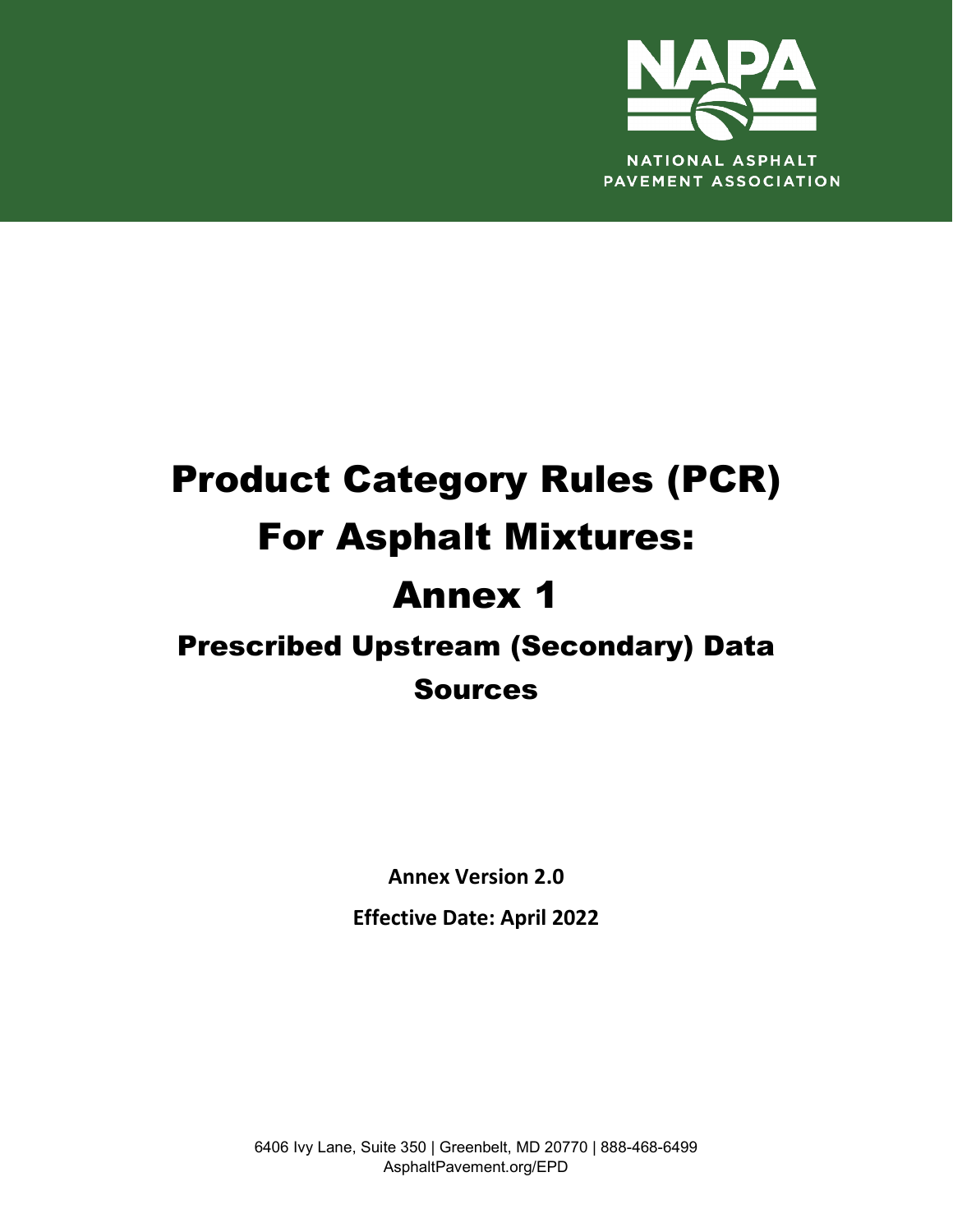## **Contents**

| 1. | Overview of prescribed background (secondary) data sources3            |
|----|------------------------------------------------------------------------|
| 2. | Secondary data sources for upstream production of raw materials (A1) 3 |
|    |                                                                        |
|    | 4. Secondary data sources for asphalt mixture production (A3) 8        |
|    |                                                                        |

### **Tables**

| Table 1. Background inventories for asphalt mixture additives and asphalt   |  |
|-----------------------------------------------------------------------------|--|
| Table 2. Background inventories for fuel consumption by process heating     |  |
| Table 3. Background inventories for fuel consumption by internal combustion |  |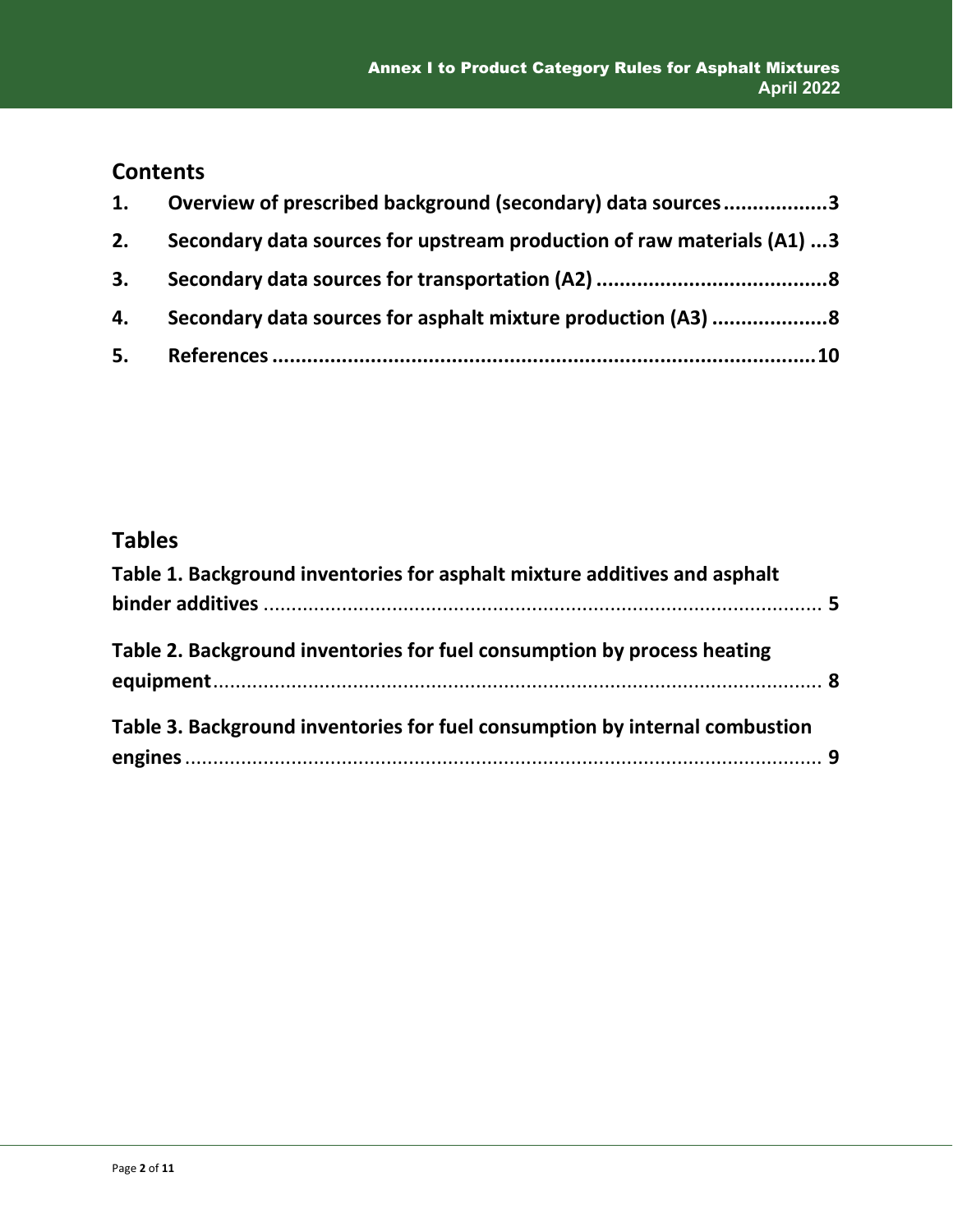#### <span id="page-2-0"></span>**1. Overview of prescribed background (secondary) data sources**

In choosing the datasets, the first priority was transparency. To meet this transparency goal, the prescribed datasets must be publicly available at no cost. This was in response to public agencies who would request and use the Environmental Product Declarations (EPDs) published under this PCR. Cost and a lack of transparency of data sources have been noted as barriers to adoption of other existing EPD programs.

This annex will be updated as new data becomes available to fill existing data gaps.

#### **Further Explanation — Choice of Data Sources**

Data sources prescribed are publicly available and freely accessible to ensure transparency. Use of the prescribed data source will improve comparability among EPDs developed using this PCR by limiting variability due to differences in the upstream data within the system boundary.

#### <span id="page-2-1"></span>**1.1. Prioritization of data for upstream processes**

Section 7.1.9.2 of the PCR for Asphalt Mixtures assigns the following prioritization hierarchy for selection of upstream data associated with production of commodities and raw materials:

- The first priority is valid facility-specific or product-specific EPDs with impact categories modeled according to TRACI 2.1 for the specific inputs associated with the EPD.
	- o Facility-specific and product-specific EPDs for upstream materials and processes do not need to be listed in this Annex to be used for EPDs.
- The second priority is either of the following:
	- $\circ$  Valid industry average EPDs with impact categories modeled according to TRACI 2.1 as prescribed in this Annex.
	- $\circ$  Freely available public datasets as prescribed in this Annex, including critically reviewed LCA studies that are compliant with ISO 14040/14044 that have been published to the USLCI.

Thus, any of the generic datasets prescribed in this Annex (LCAs that have been published to the USLCI and industry average EPDs) may be replaced with valid facility-specific or product-specific EPDs.

#### **1.2. Process for adding new data to Annex 1**

Data selection criteria for this Annex are described in the Upstream/Background Inventory Data section beginning on page 22 of the underlying LCA by Mukherjee (2021). In general, the following criteria will be used for selection of generic datasets to be incorporated into this Annex.

- Uniformity in use of life cycle inventories
- Transparency of life cycle inventories
- Geography and regionalization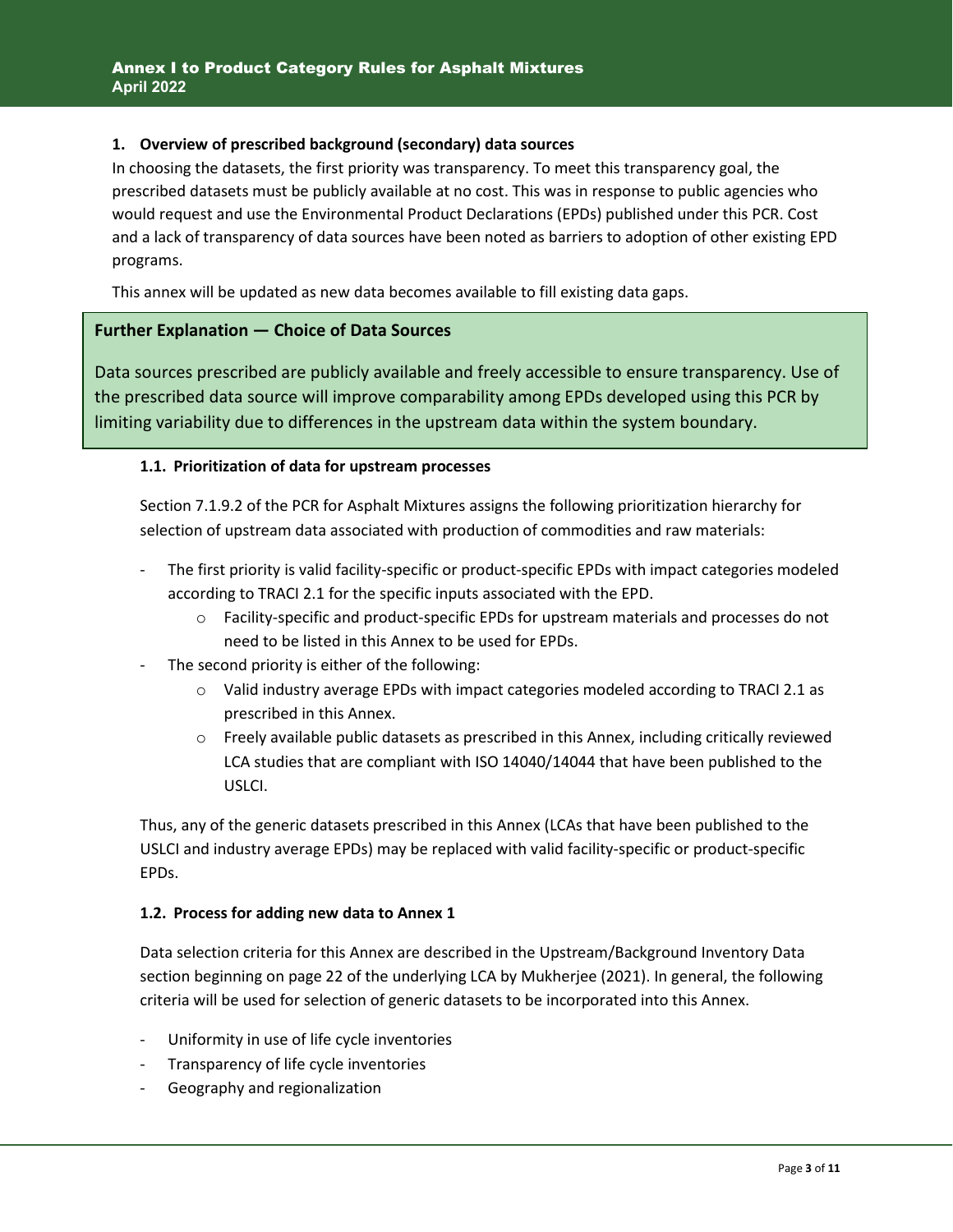- Data gaps
- Dependence on life cycle inventory data from allied industries

Organizations who are interested in adding new datasets to this Annex or updating existing datasets should contact NAPA directly at [epd@asphaltpavement.org](mailto:epd@asphaltpavement.org) for further information.

#### **2. Secondary data sources for upstream production of raw materials (A1)**

The prescribed background (upstream) inventories for raw material extraction and manufacturing provided in this section.

#### **2.1. Asphalt binder**

#### **Asphalt binder, refined from crude oil**

The following inventories are available from Wildnauer et al. (2019) as a North American average:

- Asphalt binder, no additives, consumption mix, at terminal, from crude oil.
- Asphalt binder, 0.5% polyphosphoric acid (PPA) (by weight of asphalt binder), consumption mix, at terminal, from crude oil. This inventory may be used for PPA up to 1.0% (by weight of asphalt binder).
- Asphalt binder, 3.5% styrene-butadiene-styrene (SBS) (by weight of asphalt binder), consumption mix, at terminal, from crude oil. This inventory uses styrene-butadienerubber (SBR) as a proxy for SBS and is suitable for asphalt binder that contains SBR or SBS in increments of 0-3.5%, 3.5-5.5%, 5.5-7.5%, and 7.5-10.0% per Mukherjee (2021).
- Asphalt binder, 8% ground tire rubber (GTR) (by weight of asphalt binder), consumption mix, at terminal, from crude oil. This inventory is only valid for terminal blended rubber modified asphalt up to 10% by weight of asphalt binder. It shall not be used for wet process GTR techniques including asphalt-rubber, McDonald process, or continuous process, and shall not be used for dry process GTR techniques.

#### **Bio-based asphalt binder**

There are no available background inventories for bio-based asphalt. Bio-based asphalt is considered a data gap.

#### **Emulsified asphalt**

There are no available background inventories for emulsified asphalt. Emulsified asphalt is considered a data gap.

#### 2.1.4. Cutback asphalt

There are no available background inventories for cutback asphalt. Cutback asphalt is considered a data gap.

#### **Natural asphalt binder**

Natural asphalt binder, such as gilsonite and Trinidad Lake asphalt, are typically used as binder modifiers. See Table 1.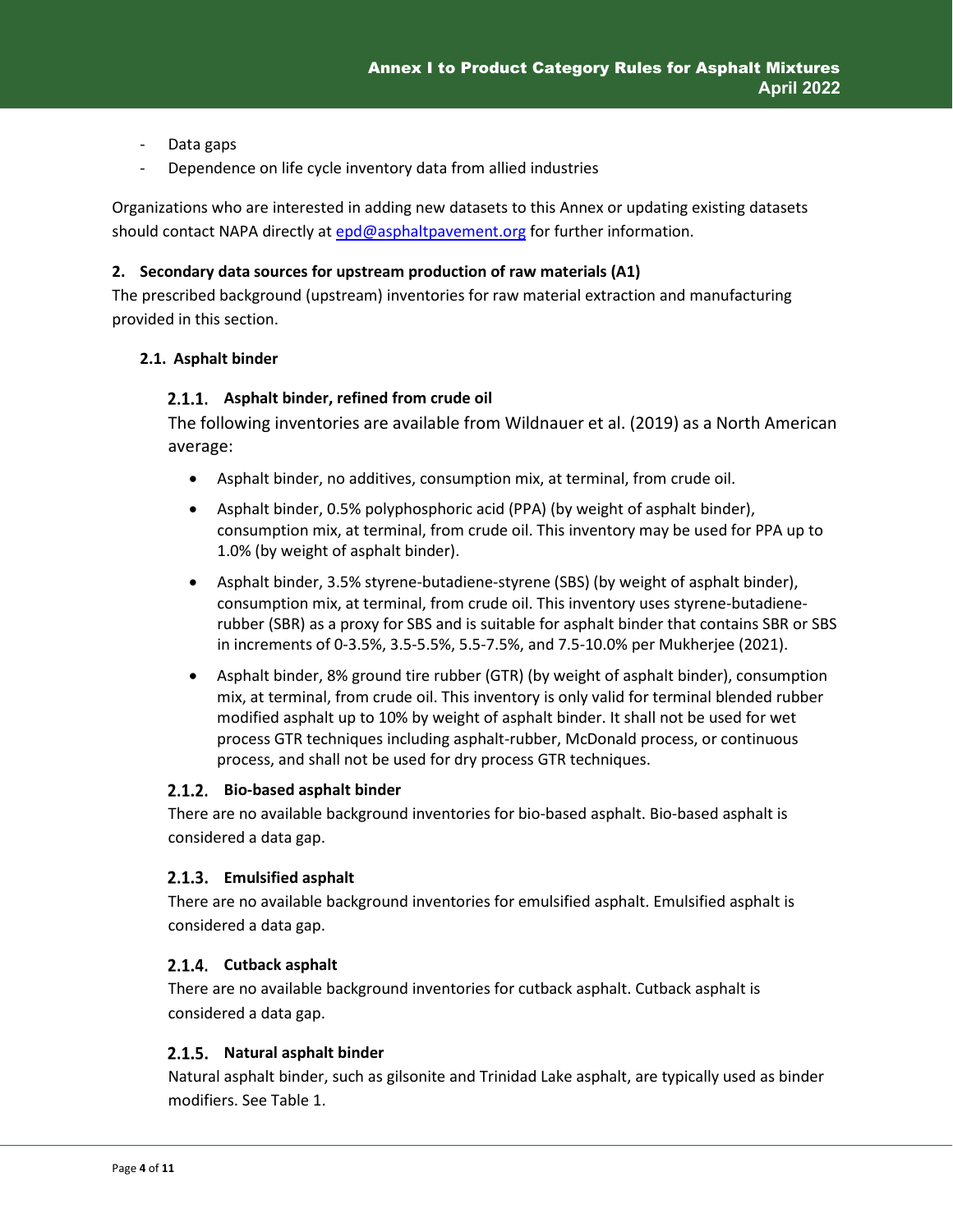#### **2.2. Aggregates**

#### **Crushed stone, sand, and gravel**

The inventory developed by Mukherjee (2021) for coarse aggregate from crushed stone shall be used for crushed stone, sand, and gravel. This inventory was derived from data published by Marceau et al. (2007).

#### **Recycled aggregates**

The inventory developed by Mukherjee (2021) for coarse aggregate from crushed stone shall be used as a proxy for recycled aggregates that do not contain asphalt binder, such as recycled concrete aggregate and glass cullet. This inventory was derived from Marceau et al. (2007).

#### 2.2.3. Slag aggregate

There are no available background inventories for slag aggregates, such as blast furnace slag and steel slag. These materials are considered data gaps.

#### **2.3. RAP and RAS**

The inventory developed by Mukherjee (2021) for reclaimed asphalt pavement (RAP) and recycled asphalt shingles (RAS) processing shall be used for RAP and RAS. This inventory was derived from data published by Mukherjee (2017).

#### **2.4. Additives**

The available inventories for asphalt mixture additives and asphalt binder additives are provided in [Table 1.](#page-4-0)

EPDs shall indicate data gaps for materials that are less than 1% of the total mass inputs for the asphalt mixture (excluding fuel) with no available background (upstream) datasets, as prescribed in Section 7.1.8 of the *PCR for Asphalt Mixtures*. When these materials comprise more than 1% (individually) or 5% (combined) of the total mass inputs for the asphalt mixture (excluding fuel), an EPD cannot be developed, as prescribed in Section 7.1.8 of the *PCR for Asphalt Mixtures*.

<span id="page-4-0"></span>

| <b>Type</b>                     | <b>Generic Examples</b>  | <b>Background (Secondary)</b><br>Inventory                              | <b>Reference/Comment</b>                                        |
|---------------------------------|--------------------------|-------------------------------------------------------------------------|-----------------------------------------------------------------|
|                                 | Hydrated lime            | Quicklime, at plant                                                     | NREL (2021)                                                     |
|                                 | <b>Liquid Antistrips</b> |                                                                         |                                                                 |
| Antistrip                       | Amidoamines              | Data Gap                                                                |                                                                 |
| Agents                          | Imidazolines             | Data Gap                                                                |                                                                 |
|                                 | Organo-silanes           | Data Gap                                                                |                                                                 |
|                                 | Polyamines               | Data Gap                                                                |                                                                 |
| <b>Binder</b>                   | <b>Biopolymers</b>       | Data Gap                                                                |                                                                 |
| Modifiers,<br><b>Elastomers</b> | Ground tire rubber       | Asphalt binder, 8%<br>ground tire rubber (GTR)<br>(by weight of asphalt | Wildnauer et al.<br>(2019) / See Section<br>2.1.1 of this Annex |

**Table 1. Background inventories for asphalt mixture additives and asphalt binder additives**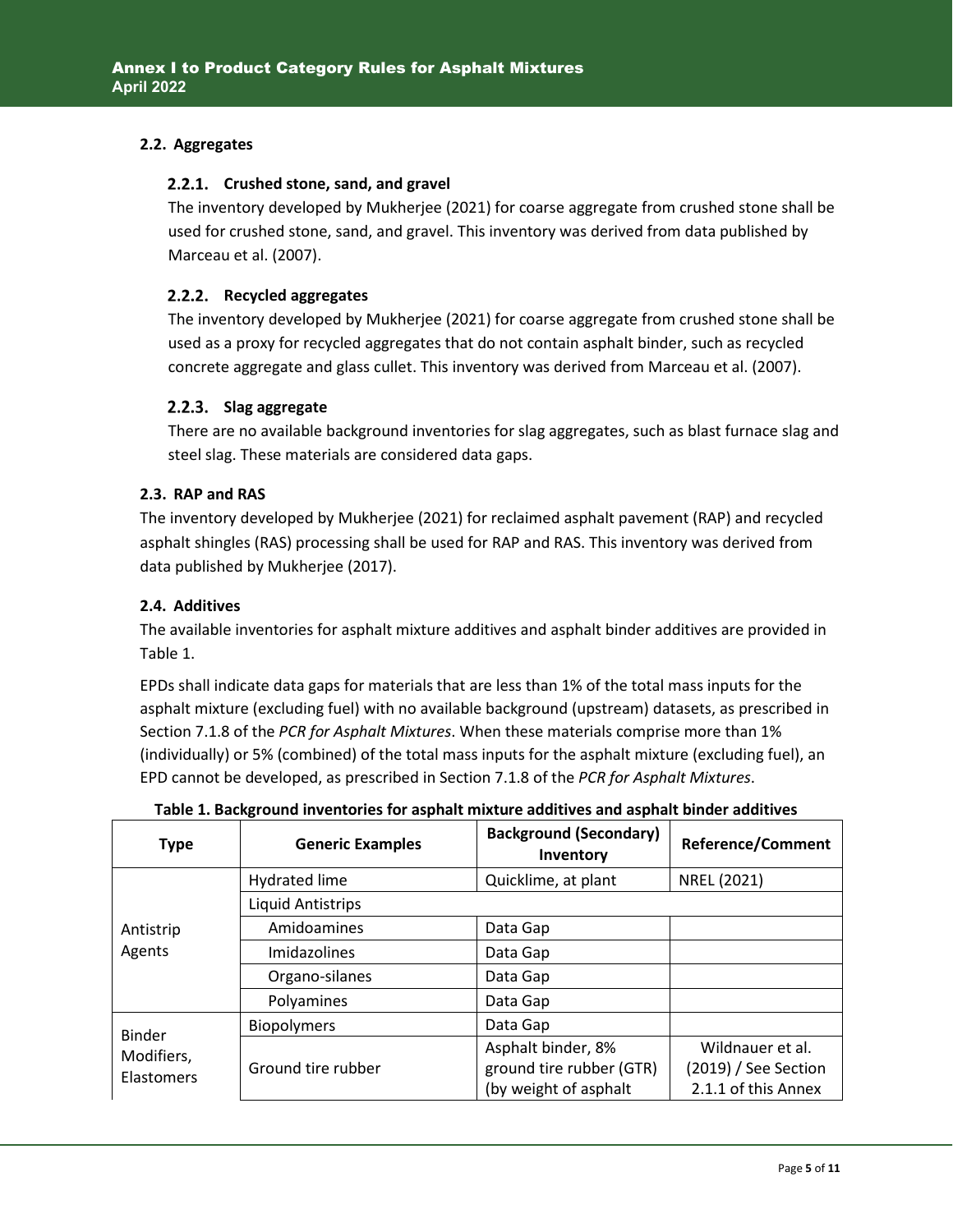| <b>Type</b>                          | <b>Generic Examples</b>                                                             | <b>Background (Secondary)</b><br>Inventory                                                                                                       | <b>Reference/Comment</b>                                        |
|--------------------------------------|-------------------------------------------------------------------------------------|--------------------------------------------------------------------------------------------------------------------------------------------------|-----------------------------------------------------------------|
|                                      |                                                                                     | binder), consumption<br>mix, at terminal, from<br>crude oil                                                                                      |                                                                 |
|                                      | Natural rubber                                                                      | Data Gap                                                                                                                                         |                                                                 |
|                                      | Polychloroprene latex                                                               | Data Gap                                                                                                                                         |                                                                 |
|                                      | Reactive Ethylene Terpolymers                                                       | Data Gap                                                                                                                                         |                                                                 |
|                                      | Styrene-butadiene-rubber<br>(SBR)                                                   | Asphalt binder, 3.5%<br>styrene-butadiene-<br>styrene (SBS) (by weight<br>of asphalt binder),<br>consumption mix, at<br>terminal, from crude oil | Wildnauer et al.<br>(2019) / See Section<br>2.1.1 of this Annex |
|                                      | Styrene-butadiene-styrene<br>(SBS)                                                  | Asphalt binder, 3.5%<br>styrene-butadiene-<br>styrene (SBS) (by weight<br>of asphalt binder),<br>consumption mix, at<br>terminal, from crude oil | Wildnauer et al.<br>(2019) / See Section<br>2.1.1 of this Annex |
|                                      | <b>Bio-based oils</b>                                                               | Data Gap                                                                                                                                         |                                                                 |
|                                      | Lignin                                                                              | Data Gap                                                                                                                                         |                                                                 |
| <b>Binder</b>                        | Petroleum Oils                                                                      | Data Gap                                                                                                                                         |                                                                 |
| Modifiers,<br><b>Extenders</b>       | Re-refined engine oil bottom<br>(REOB), aka vacuum tower<br>asphalt extender (VTAE) | Data Gap                                                                                                                                         |                                                                 |
|                                      | Sulfur                                                                              | Data Gap                                                                                                                                         |                                                                 |
| <b>Binder</b>                        | Gilsonite                                                                           | Data Gap                                                                                                                                         |                                                                 |
| Modifiers,<br>Natural Asphalt        | Trinidad Lake Asphalt                                                               | Data Gap                                                                                                                                         |                                                                 |
|                                      | Biochar                                                                             | Data Gap                                                                                                                                         |                                                                 |
| <b>Binder</b><br>Modifiers,<br>Other | Polyphosphoric acid (PPA)                                                           | Asphalt binder, 0.5%<br>polyphosphoric acid<br>(PPA) (by weight of<br>asphalt binder),<br>consumption mix, at<br>terminal, from crude oil        | Wildnauer et al.<br>$(2019)$ / See Section<br>2.1.1             |
|                                      | Ethylene acrylate copolymer                                                         | Data Gap                                                                                                                                         |                                                                 |
| <b>Binder</b><br>Modifiers,          | Ethylene propylene<br>copolymers (EPM)                                              | Data Gap                                                                                                                                         |                                                                 |
| Plastics                             | Ethylene propylene diene<br>(EPDM)                                                  | Data Gap                                                                                                                                         |                                                                 |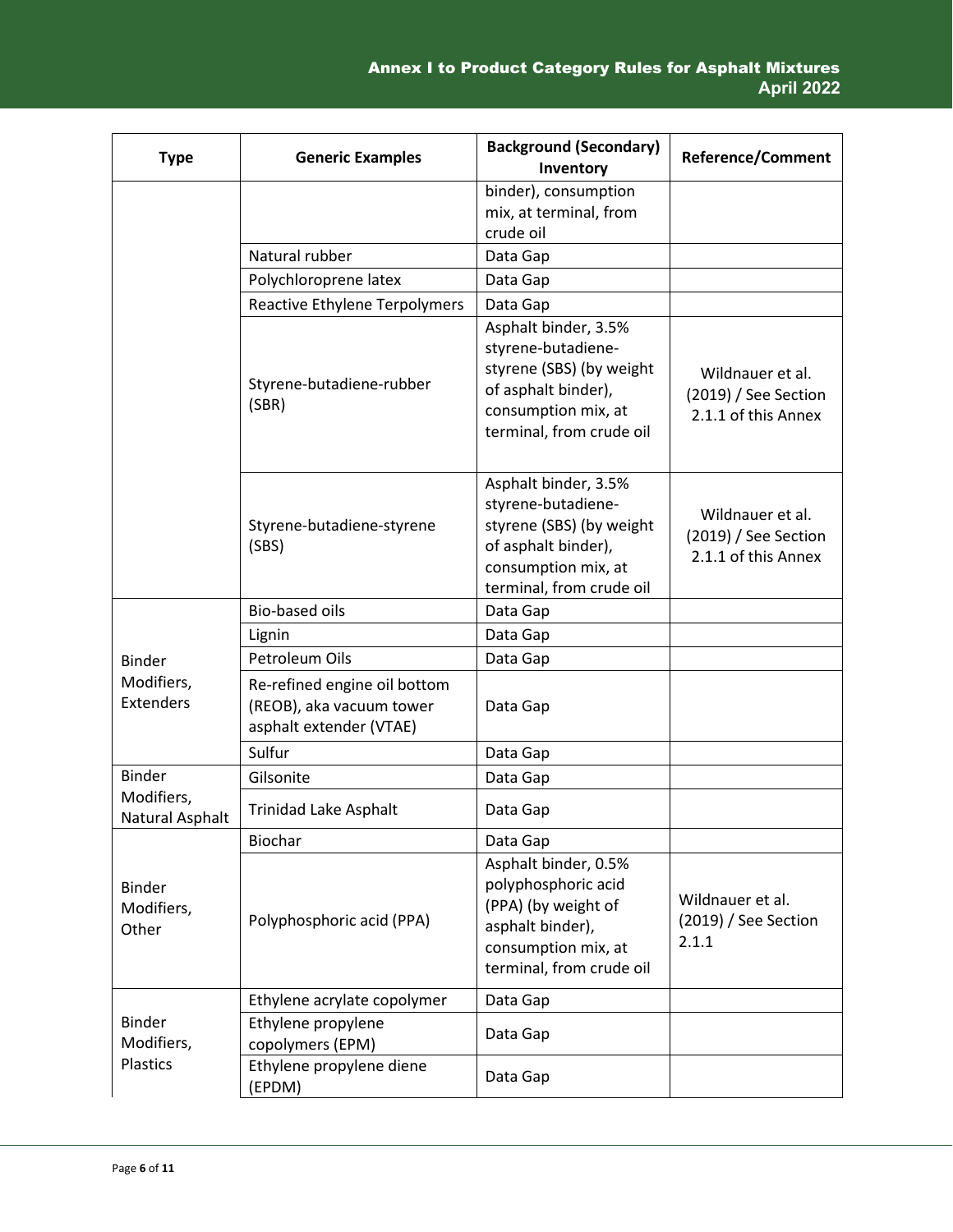| <b>Type</b>                        | <b>Generic Examples</b>                                                     | <b>Background (Secondary)</b><br>Inventory | <b>Reference/Comment</b>          |
|------------------------------------|-----------------------------------------------------------------------------|--------------------------------------------|-----------------------------------|
|                                    | Ethylene-vinyl acetate (EVA)                                                | Data Gap                                   |                                   |
|                                    | Polyethylene                                                                | Data Gap                                   |                                   |
|                                    | Polyolefins                                                                 | Data Gap                                   |                                   |
|                                    | Polypropylene                                                               | Data Gap                                   |                                   |
|                                    | Recycled plastics                                                           | Data Gap                                   |                                   |
| <b>Binder</b>                      | Aromatic extracts                                                           | Data Gap                                   |                                   |
| Modifiers,                         | Paraffinic oils                                                             | Data Gap                                   |                                   |
| Recycling                          | Tall oil-based products                                                     | Data Gap                                   |                                   |
| Agents                             | Vegetable oil-based products                                                | Data Gap                                   |                                   |
|                                    | Cellulose                                                                   | Data Gap                                   |                                   |
| Fibers, natural                    | Mineral                                                                     | Data Gap                                   |                                   |
|                                    | Rock wool                                                                   | Data Gap                                   |                                   |
|                                    | Aramid                                                                      | Data Gap                                   |                                   |
| Fibers,                            | Fiberglass                                                                  | Data Gap                                   |                                   |
| synthetic                          | Polyester                                                                   | Data Gap                                   |                                   |
|                                    | Polypropylene                                                               | Data Gap                                   |                                   |
|                                    | <b>Baghouse fines</b>                                                       | N/A                                        | Cut-off rule                      |
|                                    | <b>Crusher fines</b>                                                        | Coarse aggregate from<br>crushed stone     | Marceau et al. (2007)             |
|                                    | Fly ash                                                                     | N/A                                        | Cut-off rule                      |
| <b>Mineral fillers</b>             | Lime                                                                        | Quicklime, at plant                        | NREL (2021)                       |
|                                    | Portland cement                                                             | Portland cement, at<br>plant               | PCA (2021)                        |
|                                    | Slag cement                                                                 | Slag cement                                | Slag Cement<br>Association (2015) |
|                                    | Iron oxide                                                                  | Data Gap                                   |                                   |
| Pigments                           | Titanium dioxide                                                            | Data Gap                                   |                                   |
| Recycled Plastic                   | Recycled plastic, dry method                                                | Data Gap                                   |                                   |
| Warm Mix<br>Additives,<br>Chemical | Amine surfactants, emulsifiers,<br>and other chemical additives             | Data Gap                                   |                                   |
| Warm Mix<br>Additives,<br>Organic  | Waxes and fatty acid amides                                                 | Data Gap                                   |                                   |
| Warm Mix                           | Zeolites (aluminosilicates)                                                 | Data Gap                                   |                                   |
| Additives,<br>Other                | Hybrid technologies (blends of<br>chemical and water-based<br>technologies) | Data Gap                                   |                                   |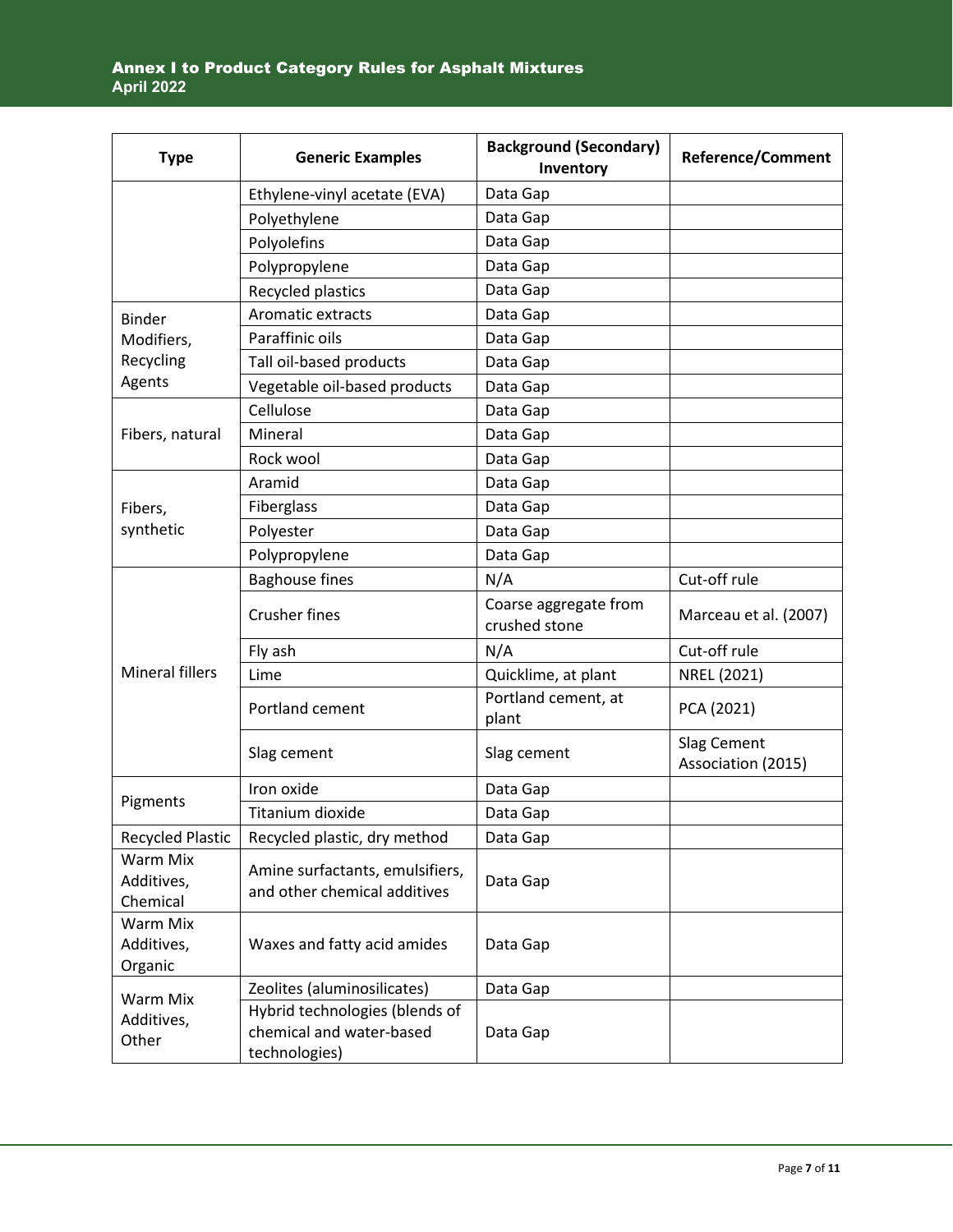#### <span id="page-7-0"></span>**3. Secondary data sources for transportation (A2)**

The following inventories are available from National Renewable Energy Laboratory (NREL, 2021):

#### **3.1. Boat**

- Transportation by barge, diesel powered.
- Transportation by ocean freighter, diesel powered.

#### **3.2. Pipeline**

• Transportation by pipeline, natural gas powered.

#### **3.3. Train**

• Transportation by train, diesel powered.

#### **3.4. Truck**

- Transportation by combination truck, diesel powered.
- Transportation by combination truck, gasoline powered.
- Transportation by refuse truck, diesel powered.
- Transportation by refuse truck, gasoline powered.

#### <span id="page-7-1"></span>**4. Secondary data sources for asphalt mixture production (A3)**

#### **4.1. Electricity consumption**

The inventory data for consumption-based electricity is available from the National Energy Technology Laboratory (NETL, 2019) at the balancing authority level for plants located in the U.S.

The inventory data for consumption-based electricity is available from Ecoinvent (Ecoinvent, 2021) for plants located in Canada.

#### **4.2. Fuel combustion**

#### **Boilers, burners, and other process heating equipment**

The available inventories for on-site combustion of fuel for process heating equipment are provided in [Table 2.](#page-7-2) These inventories shall be used for processes including the primary and secondary burner, hot oil heater, and ancillary heating sources such as on-site asphalt-rubber blending plants.

<span id="page-7-2"></span>

| <b>Fuel type</b>                           | Inventory                                                                                            | Reference                        |
|--------------------------------------------|------------------------------------------------------------------------------------------------------|----------------------------------|
| <b>Biodiesel</b>                           | Soy biodiesel, production, at plant with<br>combustion emissions data reported<br>from Miller (2008) | NREL (2021) and<br>Miller (2008) |
| Brown grease (aka grease trap<br>oil, FOG) | Soy biodiesel, production, at plant with<br>combustion emissions data reported<br>from Miller (2008) | NREL (2021) and<br>Miller (2008) |
| Coal, anthracite                           | Anthracite coal, combusted in industrial<br>boiler                                                   | NREL (2021)                      |

| Table 2. Background inventories for fuel consumption by process heating equipment |  |
|-----------------------------------------------------------------------------------|--|
|-----------------------------------------------------------------------------------|--|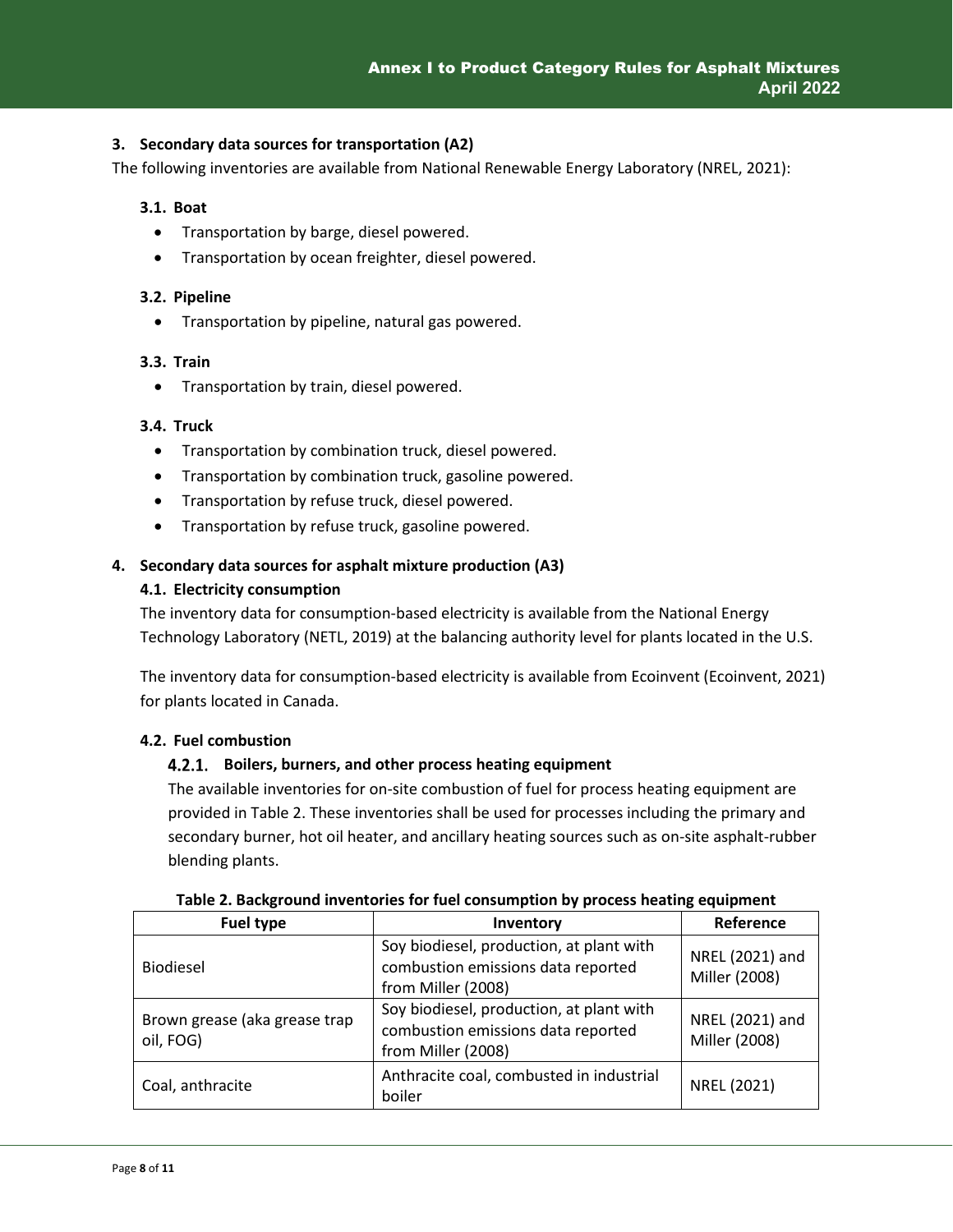| <b>Fuel type</b>                               | Inventory                                                                                            | Reference                        |
|------------------------------------------------|------------------------------------------------------------------------------------------------------|----------------------------------|
| Coal, bituminous                               | Bituminous coal, combusted in industrial<br>boiler                                                   | NREL (2021)                      |
| Coal, lignite                                  | Lignite coal, combusted in industrial<br>boiler                                                      | NREL (2021)                      |
| <b>Diesel</b>                                  | Diesel, combusted in industrial boiler                                                               | NREL (2021)                      |
| Landfill gas                                   | Natural gas, combusted in industrial<br>boiler (proxy)                                               | NREL (2021)                      |
| Liquid natural gas (LNG)                       | Natural gas, combusted in industrial<br>boiler                                                       | NREL (2021)                      |
| Liquified petroleum gas (LPG)<br>(aka propane) | Liquified petroleum gas, combusted in<br>industrial boiler                                           | NREL (2021)                      |
| Natural gas                                    | Natural gas, combusted in industrial<br>boiler                                                       | NREL (2021)                      |
| Recycled fuel oil (aka used oil)               | Recycled fuel oil, combusted in industrial<br>boiler                                                 | Mukherjee<br>(2021)              |
| Residual fuel oil                              | Residual fuel oil, combusted in industrial<br>boiler                                                 | NREL (2021)                      |
| Renewable diesel                               | Diesel, combusted in industrial boiler<br>(proxy)                                                    | NREL (2021)                      |
| Renewable natural gas (RNG)                    | Natural gas, combusted in industrial<br>boiler                                                       | NREL (2021)                      |
| Yellow grease (aka recycled<br>vegetable oil)  | Soy biodiesel, production, at plant with<br>combustion emissions data reported<br>from Miller (2008) | NREL (2021) and<br>Miller (2008) |

#### **Internal combustion engines**

The available inventories for on-site combustion of fuel for internal combustion engines are provided in [Table 3.](#page-8-0) These inventories shall be used for equipment such as loaders, generators, skid steers, compressors, and other equipment that uses an internal combustion engine.

<span id="page-8-0"></span>

| <b>Fuel type</b>             | Inventory                                                                                            | Reference                        |
|------------------------------|------------------------------------------------------------------------------------------------------|----------------------------------|
| <b>Biodiesel</b>             | Soy biodiesel, production, at plant<br>with combustion emissions data<br>reported from Miller (2008) | NREL (2021) and<br>Miller (2008) |
| Compressed natural gas (CNG) | Compressed natural gas equipment<br>operation, industry average, >56 kW<br>and <560 kW               | NREL (2021)                      |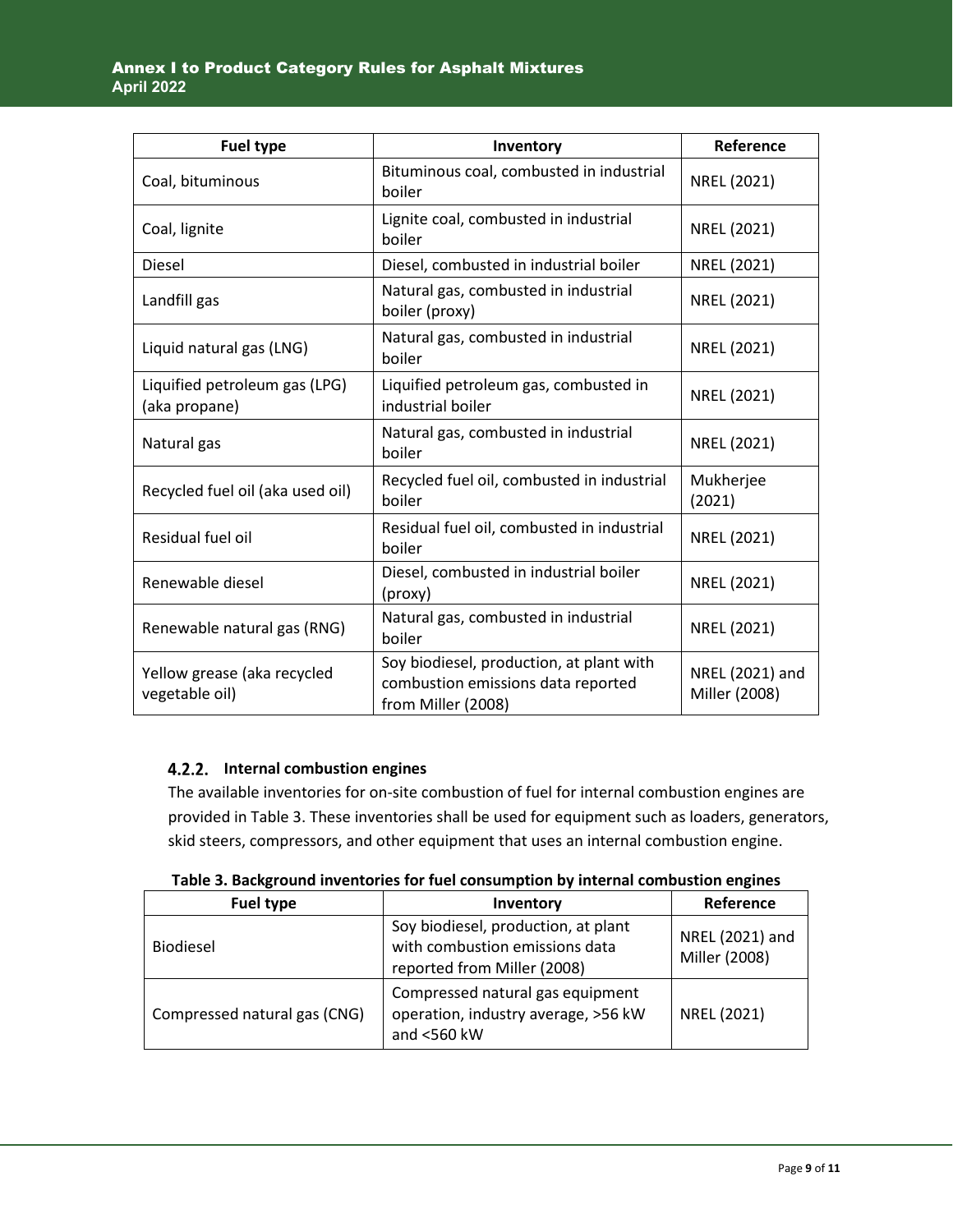| <b>Fuel type</b>                               | Inventory                                                                                | Reference   |
|------------------------------------------------|------------------------------------------------------------------------------------------|-------------|
|                                                | Compressed natural gas equipment<br>operation, industry average, >19 kw<br>and $<$ 56 kW | NREL (2021) |
| Diesel fuel                                    | Diesel, combusted in industrial<br>equipment                                             | NREL (2021) |
| Gasoline                                       | Gasoline, combusted in industrial<br>equipment                                           | NREL (2021) |
| Liquid natural gas (LNG)                       | Natural gas, combusted in industrial<br>equipment                                        | NREL (2021) |
| Liquified petroleum gas (LPG)<br>(aka propane) | Propane, combusted in equipment                                                          | NREL (2021) |
| Renewable diesel                               | Diesel, combusted in industrial<br>equipment                                             | NREL (2021) |

#### **End-of-life for waste materials and byproducts**

Waste materials and by-products generated as a result of asphalt mixture production should use the U.S. Environmental Protection Agency's Waste Reduction Model (WARM) inventory for "MSW, landfilling of asphalt concrete" with plant-specific transport distances as discussed by Mukherjee (2021).

#### <span id="page-9-0"></span>**5. References**

Ecoinvent (2021). Ecoinvent database v3.8. Ecoinvent, Zurich, Switzerland. [https://ecoinvent.org/the](https://ecoinvent.org/the-ecoinvent-database/data-releases/ecoinvent-3-8/)[ecoinvent-database/data-releases/ecoinvent-3-8/.](https://ecoinvent.org/the-ecoinvent-database/data-releases/ecoinvent-3-8/)

Marceau, M.L., M.A. Nisbet, and M.G. VanGeem (2007). Life Cycle Inventory of Portland Cement Concrete, SN3011. Portland Cement Association, Skokie, Illinois. [http://large.stanford.edu/courses/2016/ph240/pourshafeie2/docs/marceau-2007.pdf.](http://large.stanford.edu/courses/2016/ph240/pourshafeie2/docs/marceau-2007.pdf)

Miller, A.C. (2008). Characterizing Emissions from the Combustion of Biofuels. Report No. EPA/600/R-08/069. U.S. Environmental Protection Agency, Washington, DC. [https://cfpub.epa.gov/si/si\\_public\\_record\\_report.cfm?Lab=NRMRL&dirEntryId=191572.](https://cfpub.epa.gov/si/si_public_record_report.cfm?Lab=NRMRL&dirEntryId=191572)

Mukherjee (2016). Life Cycle Assessment of Asphalt Mixtures in Support of an Environmental Product Declaration. National Asphalt Pavement Association, Lanham, Maryland. [https://www.asphaltpavement.org/uploads/documents/EPD\\_Program/LCA\\_final.pdf.](https://www.asphaltpavement.org/uploads/documents/EPD_Program/LCA_final.pdf)

Mukherjee (2021). Life Cycle Assessment of Asphalt Mixtures in Support of an Environmental Product Declaration. National Asphalt Pavement Association, Greenbelt, Maryland. [https://www.asphaltpavement.org/programs/napa-programs/emerald-eco-label/product-category](https://www.asphaltpavement.org/programs/napa-programs/emerald-eco-label/product-category-rules)[rules.](https://www.asphaltpavement.org/programs/napa-programs/emerald-eco-label/product-category-rules)